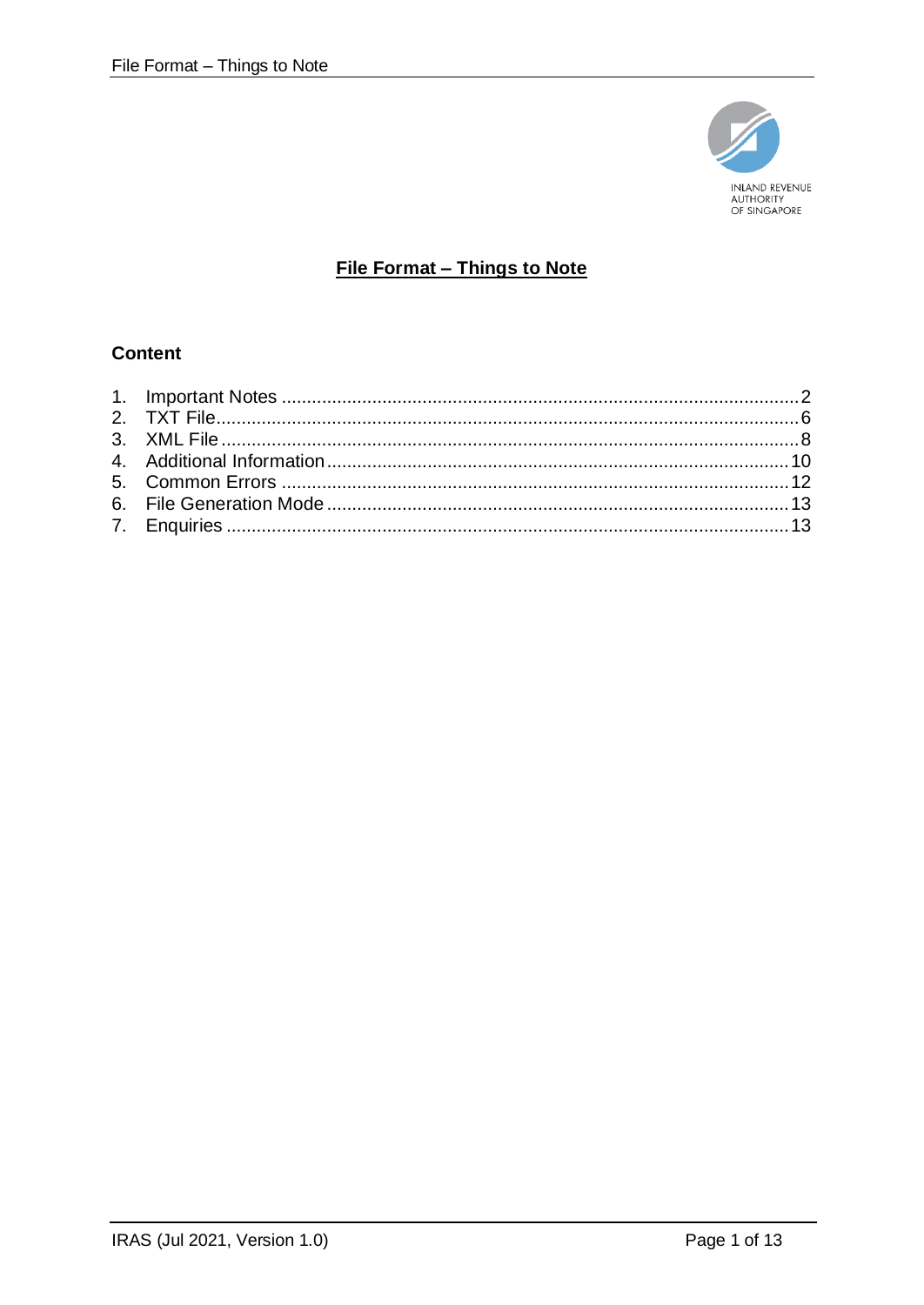#### <span id="page-1-0"></span>**1. Important Notes**

#### **1.1 General**

- 1.1.1 All data items (mandatory and optional) must be supported in the format specified by IRAS. Do **not** default any values e.g. indicators, unless specified in the file format.
- 1.1.2 Algorithm for the validation of identification number such as NRIC and FIN numbers is available for purchase from the Ministry of Home Affairs.
- 1.1.3 Only the list of characters shown below can be used in the file. Uppercase characters are valid as well.

| a         | b             | C       | d              | е | f | <u>g</u> | h |
|-----------|---------------|---------|----------------|---|---|----------|---|
|           |               | k       |                | m | n | O        | р |
| q         | r             | S       | t              | у | ۷ | W        | X |
| y         | Z             | 1       | $\overline{2}$ | 3 | 4 | 5        | 6 |
| 7         | 8             | 9       | 0              |   |   |          |   |
| $\ddot{}$ | =             | ,       |                |   | ? |          |   |
|           |               |         |                |   |   | @        | # |
| \$        | $\frac{0}{2}$ | $\star$ |                |   |   |          |   |

- 1.1.4 For API submission, "Telephone number" and "Email address of authorised person" in Header are mandatory.
- 1.1.5 Fillers must be left blank.
- 1.1.6 The last 50 bytes of record details in TXT files are reserved for vendors use (e.g. to include the vendors' code or company registration number). There is no validation on this field.
- 1.1.7 For employers in the Auto-Inclusion Scheme, the following statement must be displayed at the top header of the IR8A printout:

*"This statement can only be issued by an employer in the Auto-Inclusion Scheme (AIS) and is for your retention. The information in this statement will be automatically included in your income tax return, so you need not declare them in your tax form. You can check if your employer is in the AIS at IRAS website, [www.iras.gov.sg](http://www.iras.gov.sg/) > Businesses > Employers > Auto-Inclusion Scheme (AIS) for Employment Income > Check if an employer is in the AIS*.*"* 

For employers who are **not** in the Auto-Inclusion Scheme (AIS), please use the statement as stated in the hardcopy Form IR8A which can be downloaded from *[www.iras.gov.sg](http://www.iras.gov.sg/) > Home > Businesses > Employers > Reporting Employee Earnings (IR8A, Appendix 8A, Appendix 8B, IR8S) > Form IR8A*.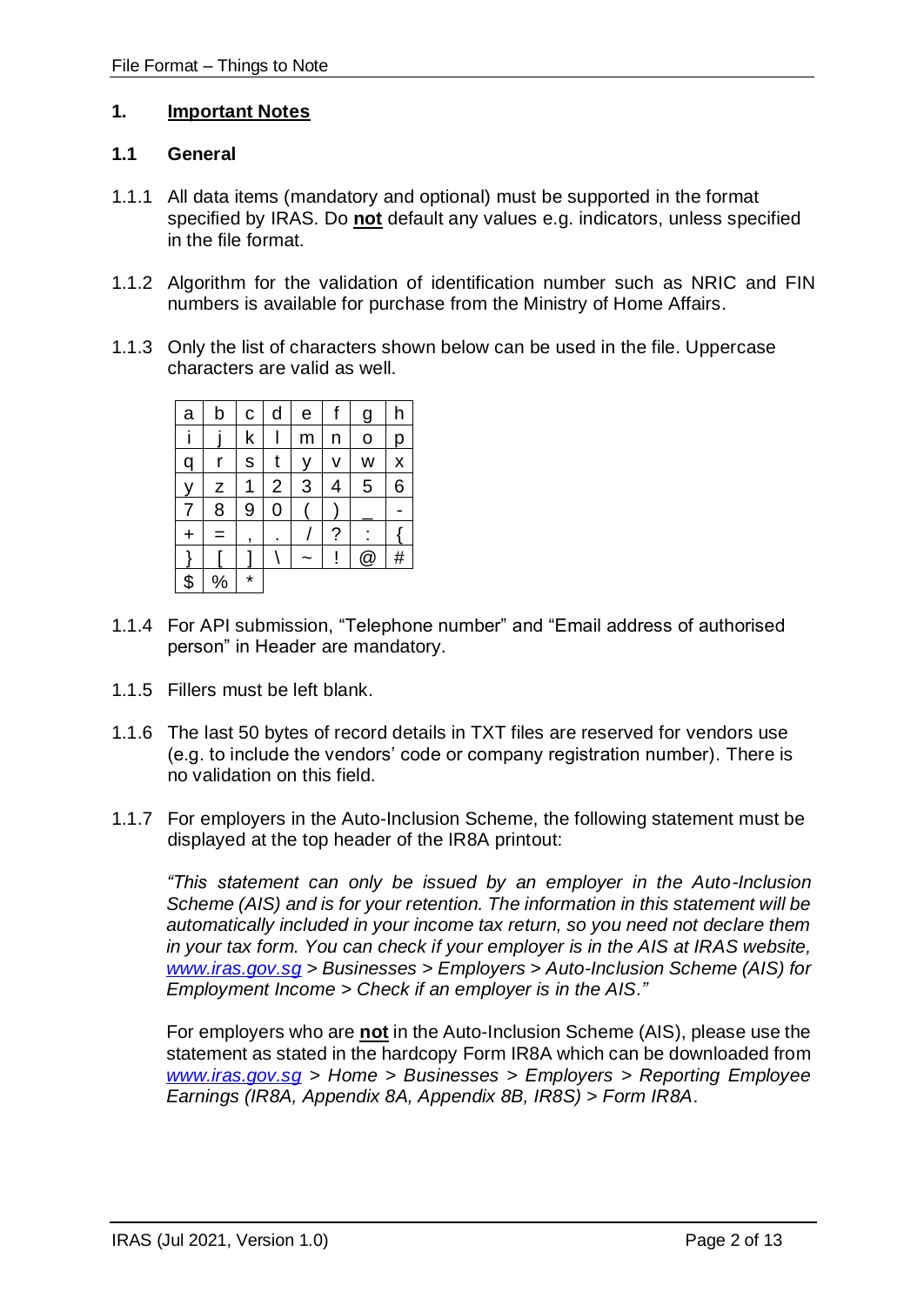1.1.8 The file format for IRAS' e-Submission of Employment Income is not the same as CrimsonLogic's Provident and Tax (PAT) System. The file generated from PAT system is in Edifact format while the file for IRAS' e-Submission of Employment Income is in TXT or XML format.

For enquiries pertaining to PAT system, contact CrimsonLogic directly at 6887 7888 or email to [pat@crimsonlogic.com.](mailto:pat@crimsonlogic.com)

# **1.2 Amount Fields**

- 1.2.1 Original File must not have negative value.
- 1.2.2 Round down the amount for "Income" fields that do not accept decimals. For example, amount of \$31220.98 for "Others" in IR8A is to be declared as \$31220.
- 1.2.3 Round up the amount for "Deduction" fields that do not accept decimals. For example, amount \$5566.22 for "CPF contributions" is to be declared as \$5567.

### **1.3 Address Fields**

- 1.3.1 Postal code must not be "000000" or "999999".
- 1.3.2 Address fields should not contain the word "C/O" or equal to "NIL", "N.A.", "NA", "No Address", "Not Applicable", "Non", "No", "Not Available". If address is not available, to set the Address Type as "N" and leave all address fields blank. Do not provide incomplete address.
- 1.3.3 If Address Type is "F" (Foreign Address), Country Code must not be "301" (Singapore) or "999" (Others). Country Code is only applicable for Foreign Address.
- 1.3.4 If Address Type is "F" (Foreign Address), you will need to complete Unformatted Address Lines 1 to 3 where applicable (for TXT format, items 6f to 6h and for XML format, fields AddressLine1 to 3) and Country Code of address (for TXT format, item 6j and for XML format, field CountryCode).

You can output the postal code to Line 3 only if Lines 1 and 2 are **not** blank, refer to the example below:

| <b>Item</b>   | <b>Correct Declaration</b>        | <b>Incorrect Declaration</b>                    |  |  |
|---------------|-----------------------------------|-------------------------------------------------|--|--|
| $6f$ – Line 1 |                                   | 49 Featherstone Street   49 Featherstone Street |  |  |
|               | <b>LONDON</b>                     | <b>LONDON</b>                                   |  |  |
| $6g$ – Line 2 | EC <sub>1</sub> Y <sub>8</sub> SY |                                                 |  |  |
| $6h$ – Line 3 |                                   | EC <sub>1</sub> Y <sub>8</sub> SY               |  |  |

**For example: 49 Featherstone Street LONDON EC1Y 8SY**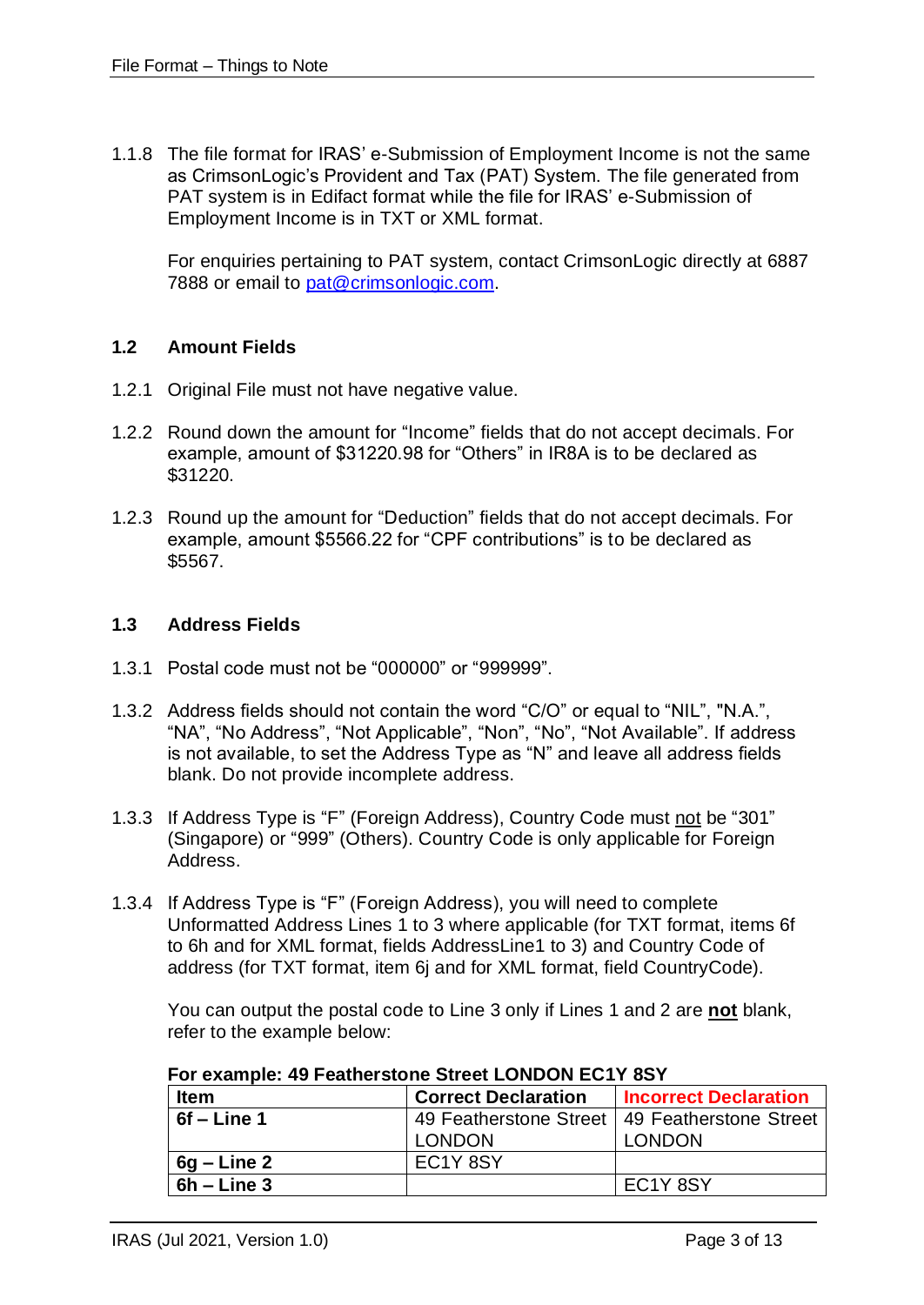| $ 6j -$ Country Code of 110 | 110 |
|-----------------------------|-----|
| <b>Address</b>              |     |

# **1.4 Date of Birth Field**

1.4.1 Date of Birth must be given in the format of YYYYMMDD.

# **1.5 Nationality Field**

1.5.1 Nationality code must be given as the country of origin of the employee and must not be "300".

For example:

Employee A who came from India obtains Singapore Permanent Resident status during his employment period in Singapore. His Nationality should be given as "354" for AIS submission.

1.5.2 The complete list of nationality and country codes is available at *[www.iras.gov.sg](http://www.iras.gov.sg/) > Businesses > Employers > Auto-Inclusion Scheme (AIS) for Employment Income > Related > Technical File Format/Specifications > Country, Nationality and Bank code*.

### **1.6 Reconcile Amount Fields**

1.6.1 The total amount in the IR8A and Appendix 8B trailer must reconcile with the total amount calculated from all the records.

### **1.7 Transactions in Appendix 8B file**

1.7.1 If a record has identical transactions (same Date of grant, Date of exercise, Exercise price, Open market value and Number of shares), add the Number of Shares of the identical transactions together to combine as one transaction.

Please refer to example illustrated in the enclosed Appendix 8B.

1.7.2 The file format caters for a maximum of 15 transactions for each section. Create additional files if there are more than 15 transactions,

### **1.8 System must not change Employee's Identification Number**

1.8.1 If a record contains an invalid ID number, do **not** auto-change it to a "testing" ID number or an unknown ID number belonging to another taxpayer.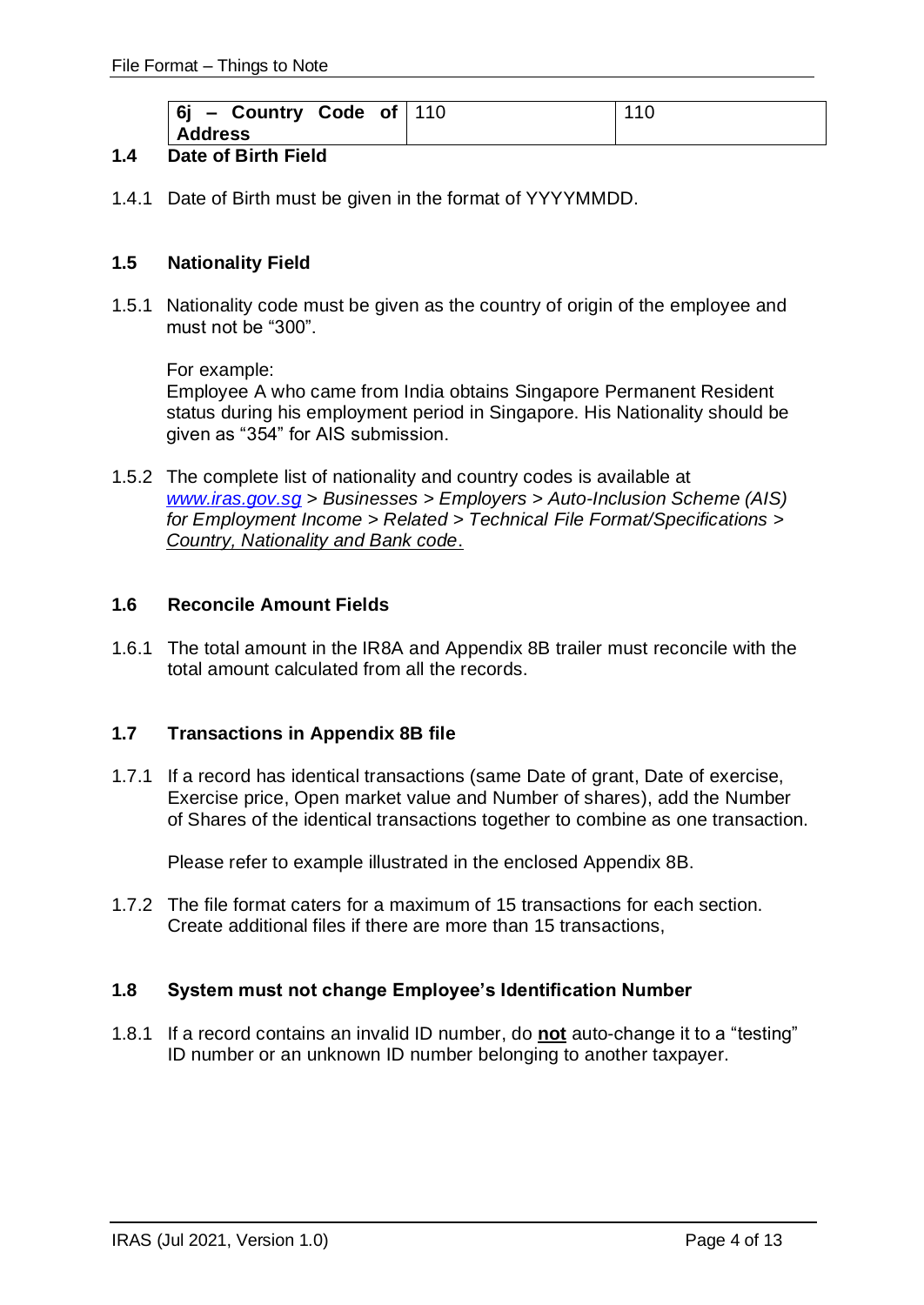# **1.9 Appendices amount must be populated in IR8A**

1.9.1 The respective amount in Appendix 8A/ Appendix 8B/ IR8S must be populated to the IR8A. If there is any amendment to the appendices, amendment to the respective amount in the IR8A has to be submitted as well.

For example:

Amount in the "Total value of benefits-in-kind" (item 9) in Appendix 8A must be populated to the field "Value of benefits-in-kinds" (item 44) in the IR8A.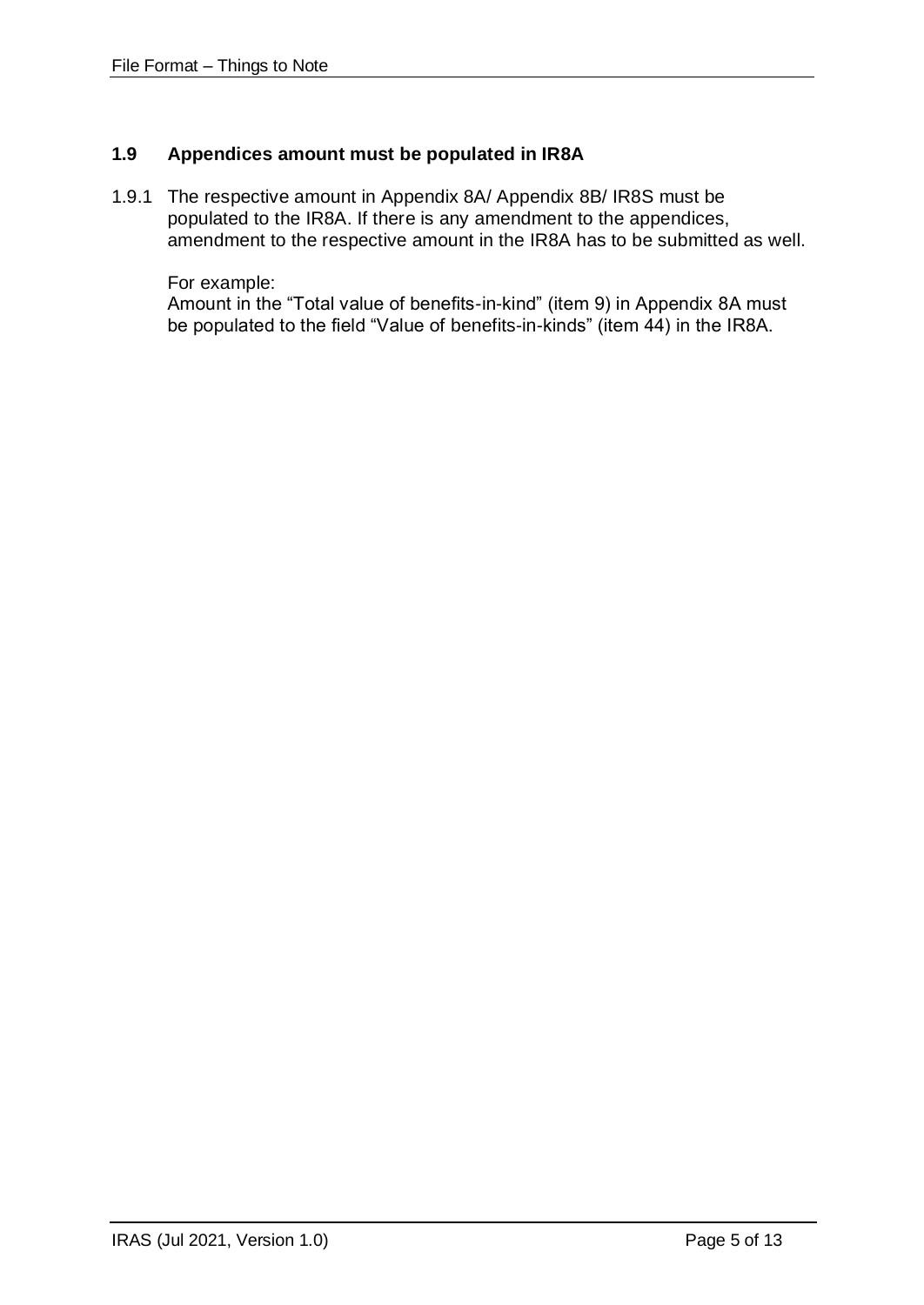# <span id="page-5-0"></span>**2. TXT File**

#### **2.1 Amount fields in TXT file**

2.1.1 The "-" sign is **not** allowed in a TXT file. To capture negative values in TXT file, the last byte of the numeric field must be given in the following format:

| For Positive Value, | For Negative Value, |
|---------------------|---------------------|
| $0 = \{$            | $-0 = \}$           |
| $1 = A$             | $-1 = J$            |
| $2 = B$             | $-2 = K$            |
| $3 = C$             | $-3 = L$            |
| $4 = D$             | $-4 = M$            |
| $5 = E$             | $-5 = N$            |
| $6 = F$             | $-6 = 0$            |
| $7 = G$             | $-7 = P$            |
| $8 = H$             | $-8 = Q$            |
| $9 = 1$             | $-9 = R$            |

For example:

The value "-105" should be output as **10N**  The value "105" should be output as **10E** or **105**

The alpha signs and } are only applicable to data items defined as S9(N) or S9(N)v99 in TXT file. Data items which are defined as 9(N) do not require the alpha signs and }

It is recommended that positive values are output as its numeric value instead of using the above format.

2.1.2 Do **not** use a dot "." to represent decimals in an amount field.

For example: The data type is S9(7)v99: The value "105.50" should be output as **000010550** The value "105.00" should be output as **000010500**

- 2.1.3 Optional amount fields need **not** be defaulted to all zeros unless specified in the file format.
- 2.1.4 It is recommended that amount fields are pre-filled with preceding zeros if the number of bytes is less than the maximum field length.

For example: Field length that is defined as S9(7)v99: The value "105.50" should be output as **000010550** The value "105.00" should be output as **000010500**

Amount fields not pre-filled with preceding zeros must be left aligned.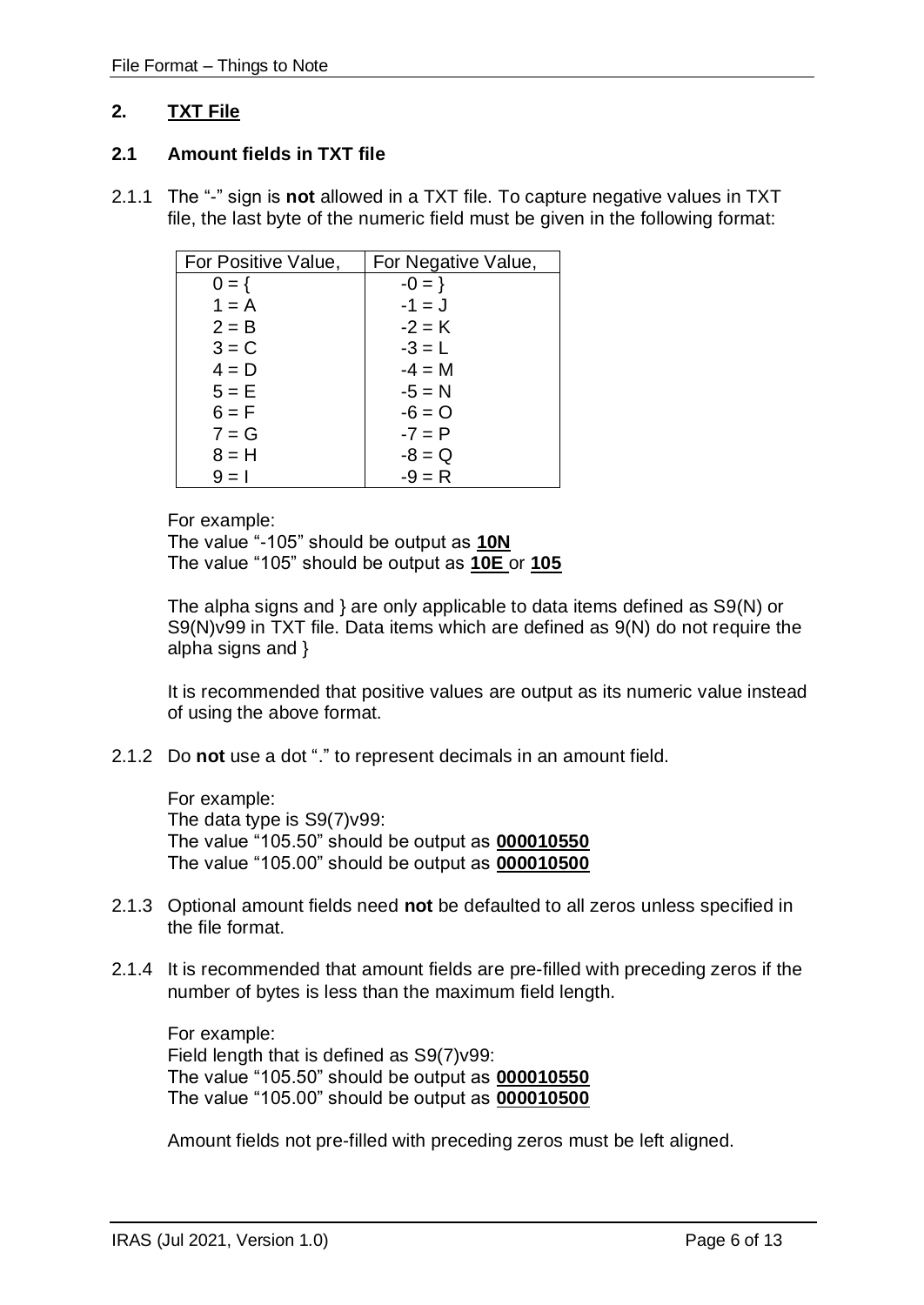For example: Field length that is defined as S9(7)v99: The value "105.50" should be output as '**10550 '** The value "105.00" should be output as '**10500 '**

2.1.5 For negative amount with decimals, the last digit of negative numbers is to be represented by their respective alpha signs.

For example: The data type is S9(7)v99: The value "-105.50" should be output as  $00001055$ The value "-105.55" should be output as 00001055N

# **2.2 Form Type in Header of TXT file**

2.2.1 The "Form Type" in the Header of a TXT file is an optional data item and is used for identifying the various types of forms:

| <b>Form Type</b>   | <b>Position</b>    | Input      |
|--------------------|--------------------|------------|
| IR8A               | Between 261 to 270 | $H$ R $8A$ |
| <b>Appendix 8A</b> | Between 259 to 268 | 'A8A'      |
| <b>Appendix 8B</b> | Between 269 to 278 | 'ABB'      |
| IR8S               | Between 259 to 268 | 'IR8S'     |

### **2.3 Sample TXT files**

2.3.1 For sample txt files, please refer to IRAS website at *[www.iras.gov.sg](http://www.iras.gov.sg/) > Businesses > Employers > Auto-Inclusion Scheme (AIS) for Employment Income > Related > Technical File Format/Specifications > Sample TXT files for all forms*.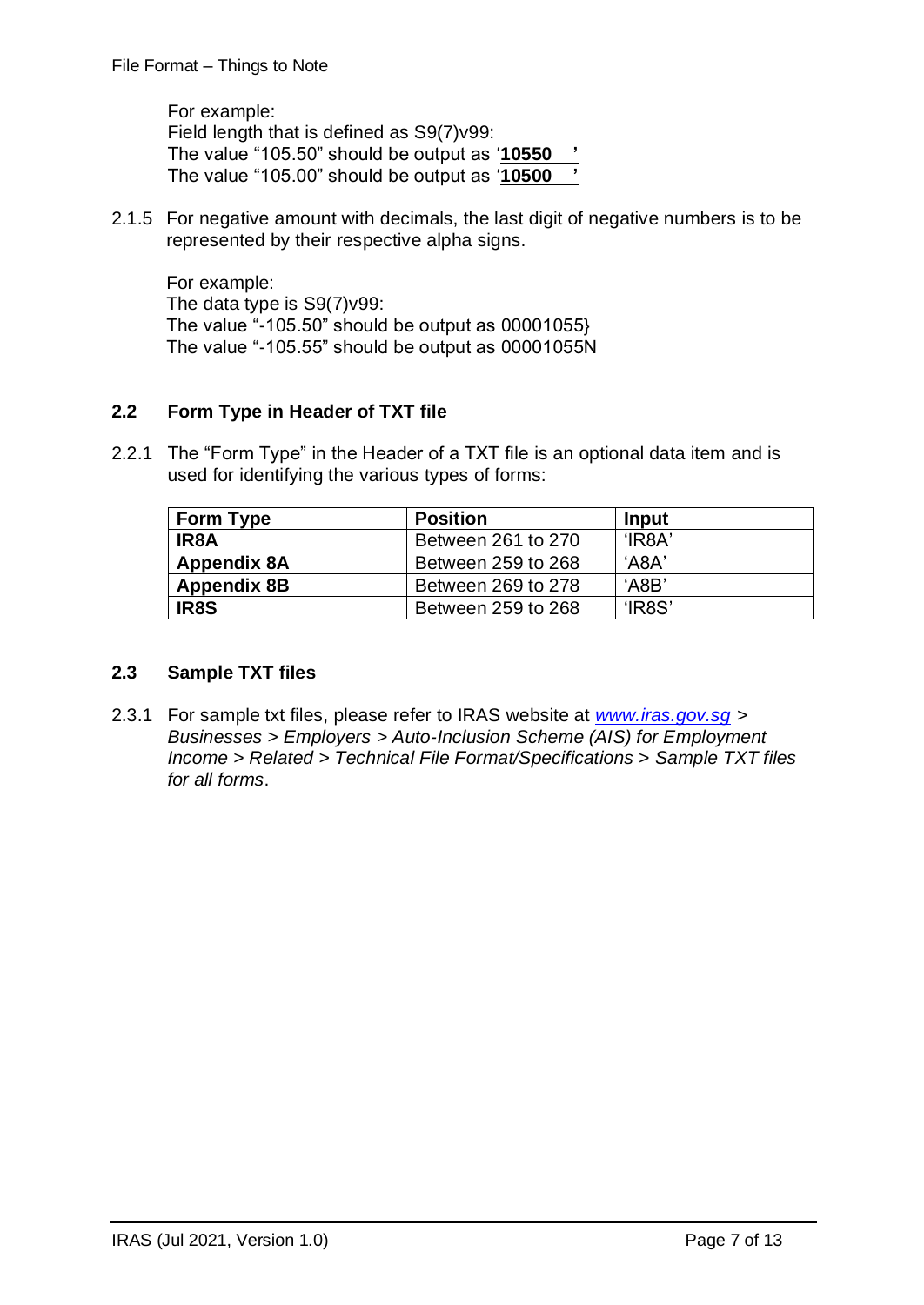#### <span id="page-7-0"></span>**3. XML File**

#### **3.1 XML tags**

- 3.1.1 All tags, mandatory or optional, must be present. However, you can leave a blank or empty value between the opening and closing tags of the Optional fields. For example: <BlockNo xmlns="**http://www.iras.gov.sg/IR8A**"></BlockNo> or <BlockNo xmlns="**http://www.iras.gov.sg/IR8A**"/>
- 3.1.2 Follow strictly the naming convention of the XML tags as given in the schema or sample file. No modification of the xml tags is allowed. XML tags are also case-sensitive.

#### **3.2 Unacceptable XML characters**

3.2.1 The following are unacceptable characters and must be replaced with an entity reference:

| Unacceptable<br><b>XML Characters</b> | <b>Descriptions</b> | Replacement |
|---------------------------------------|---------------------|-------------|
|                                       | less than           | <           |
|                                       | greater than        | >           |
| &                                     | ampersand           | &           |
|                                       | apostrophe          | '           |
| $\mathbf{u}$                          | quotation mark      | ":          |

For example:

<EmployerName>AB & CD Company Pte Ltd.</EmployerName>

The ampersand '&' within the name will be replaced with '&'.

The corrected version will look like this: <EmployerName>AB & amp; CD Company Pte Ltd.</EmployerName>

### **3.3 Amount fields in XML file**

- 3.3.1 Negative values can be given with a "-". Example: -2000.
- 3.3.2 Decimals can be given in the amount fields as denoted by data items in the TXT file specifications with "v". (if the field allows decimals (e.g. Transport allowance can have 2 decimals while Salary cannot have decimals). Example: 200.55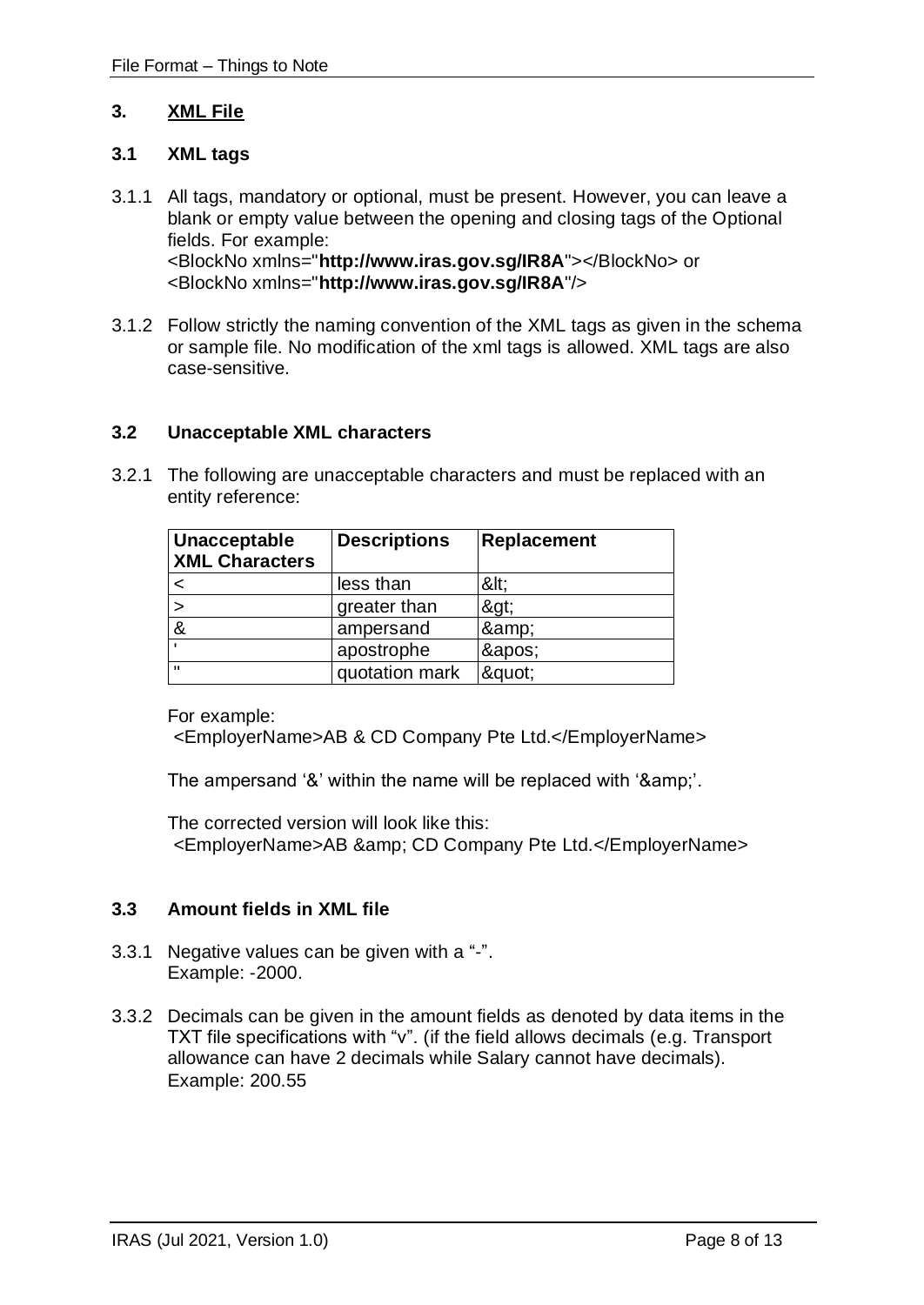# **3.4 Organisation ID and Employee ID Fields**

3.4.1 All ID fields must not end with a space or contain any symbol. For example: "T9934567Z " or "T9934567/Z"

## **3.5 Sample XML files**

3.5.1 For sample XML files, please refer to IRAS website at *[www.iras.gov.sg](http://www.iras.gov.sg/) > Businesses > Employers > Auto-Inclusion Scheme (AIS) for Employment Income > Related > Technical File Format/Specifications > Sample XML files for all forms*.

### **3.6 Validation rule for XML file**

3.6.1 The validation rules for XML file is the same as TXT file.

The rules can be found in the TXT file format document which can be downloaded from IRAS' website at *[www.iras.gov.sg](http://www.iras.gov.sg/) > Businesses > Employers > Auto-Inclusion Scheme (AIS) for Employment Income > Related > Technical File Format/Specifications > Specifications of TXT files for all forms*.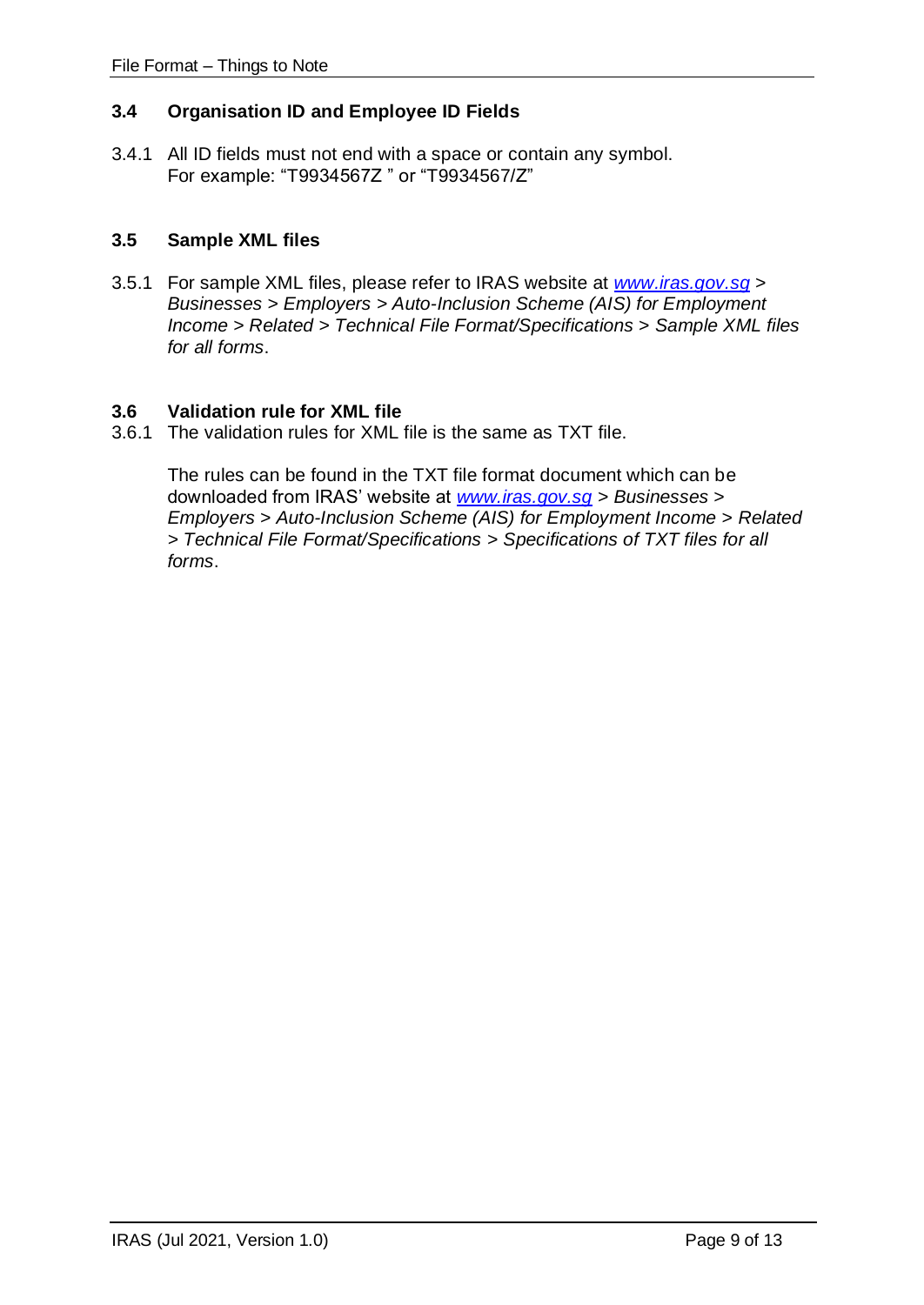#### <span id="page-9-0"></span>**4**. **Additional Information**

#### **4.1 Organisation and Employees' ID Number**

- 4.1.1 The Organisation ID must belong to the organisation that employs the employee. For example, where a company is a holding company with subsidiaries, if the holding company is filing on behalf of the subsidiary, the Organisation ID must be that of the subsidiary company.
- 4.1.2 If Employee has more than 1 ID, the Employee ID should be given according to the hierarchy as follows:

| <b>Hierarchy</b> | <b>ID Type</b>              |
|------------------|-----------------------------|
|                  | <b>NRIC</b>                 |
| 2                | <b>FIN</b>                  |
| 3                | <b>Work Permit</b>          |
|                  | Malaysian IC                |
| 5                | <b>Immigration File Ref</b> |
|                  | Passport                    |

### **4.2 Compatibility Checks Errors**

- 4.2.1 If there is **Compensation/ Retrenchment** amount, the "Compensation/ Retrenchment Benefits Indicator" must be given as "Y" and "Approval obtained from IRAS Indicator" must not be blank.
- 4.2.2 If **Cessation Provision** is applicable, the "Cessation Provision Indicator" must be given as "Y" and the "Commencement" and "Cessation" Dates must not be blank.
- 4.2.3 If there is **Gratuity** amount, the "Gratuity Indicator" must be given as "Y".
- 4.2.4 If **Gross Commission** is paid, the "Gross Commission amount", "Gross Commission Indicator" and "Period of Gross Commission payment" must be furnished, else all the 3 fields must be left blank.
- 4.2.5 The **Value of furniture & fitting/ driver/ gardener** etc. should be equal to item 6a to 6r divide by the number of employees sharing the quarter if there is more than 1 employee sharing the quarter.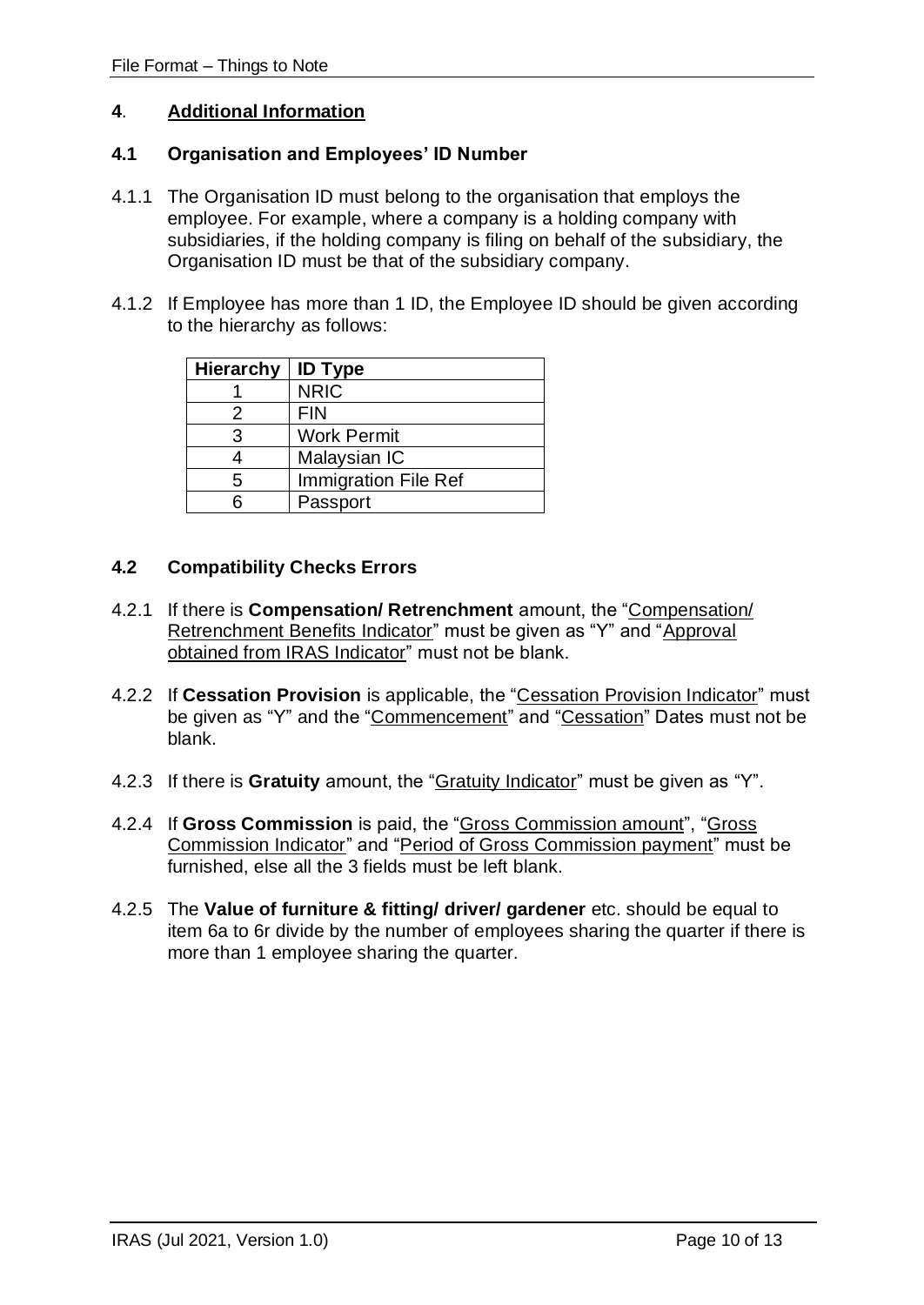#### **4.3 Amendment Files**

- 4.3.1 Original file must be submitted before an Amendment file.
- 4.3.2 Amendment file is required only if there are changes to employee ID, income and deduction amounts or fields that affect the amount that was submitted. Amendment files are not required for changes to employees' particulars such as address, date of birth, etc.

In the amendment file, furnish only the **difference in amount**. Leave all other numeric fields, which were not affected by the error, as blank.

For example: Actual Salary = \$25,000 Original Transmission = \$21,000 Amended record should be shown as "\$4,000"

Actual Bonus = \$6,000 Original transmission = \$8,000 Amended record should be shown as "-\$2,000"

For more details, please refer to IRAS website at *[www.iras.gov.sg](http://www.iras.gov.sg/) > Businesses > Employers > Auto-Inclusion Scheme (AIS) for Employment Income > Amend Submitted Records*.

4.3.3 If the payroll software is unable to generate an amendment file, AIS employers may submit the amendment file using IRAS' Offline Application.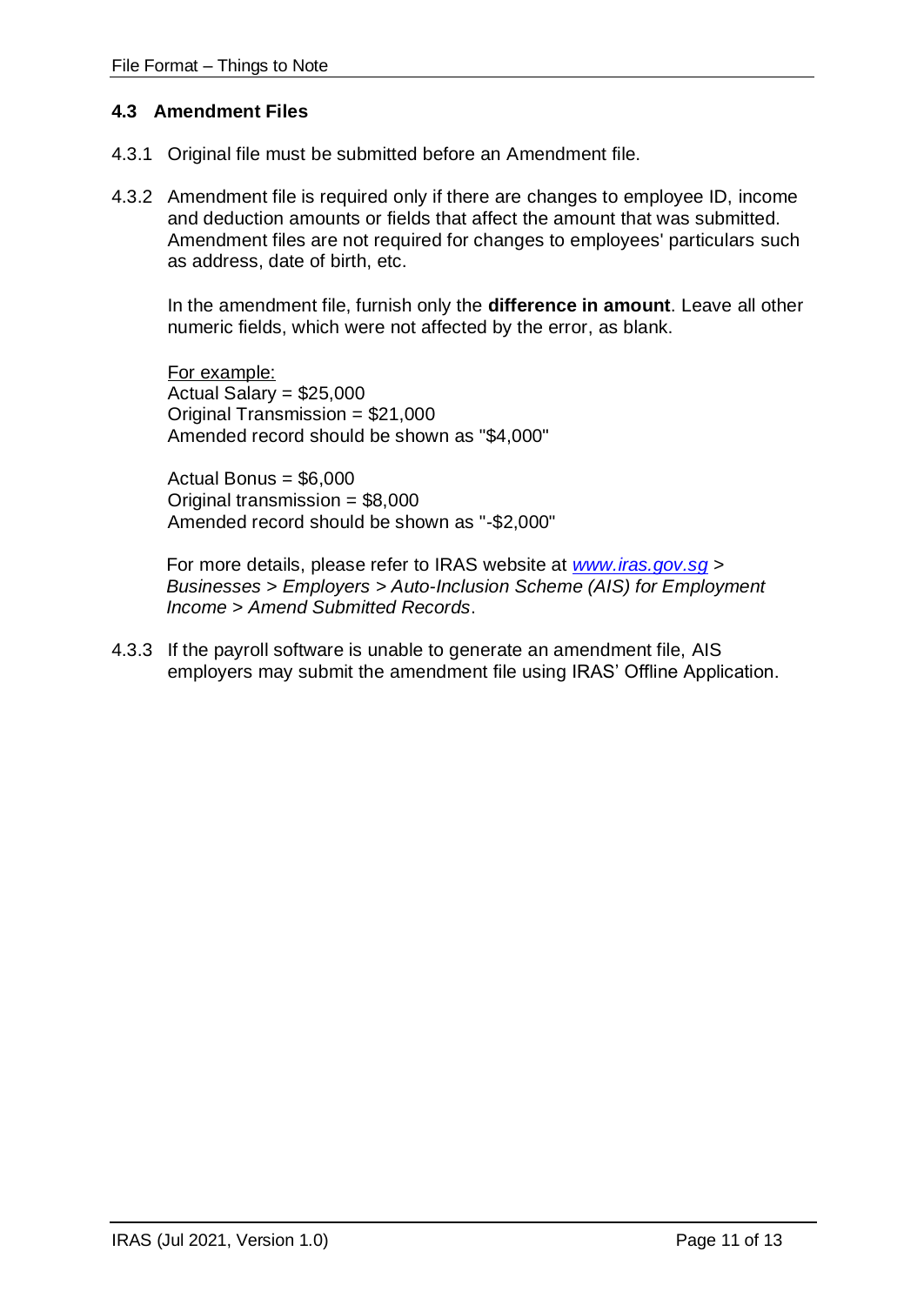<span id="page-11-0"></span>5. Common Errors

# **5.1 Stock Option Gains - Section 10(1)(b) and Section 10(1)(g) amount wrongly populated in Form IR8A**

- 5.1.1 Section 10(1)(b) refers to the Gross amount of gains for: - ESOW; or - ESOP granted after year 2003. Must be declared at "item  $43 - S10(1)(b)$ " in the IR8A.
- 5.1.2 Section 10(1)(g) refers to the Gross amount of gains for: - ESOP granted before year 2003. Must be declared at "item  $19a - S10(1)(g)$ " in the IR8A.

Do **not** combine S10(1)(g) and S10(1)(b) in the IR8A.

# **5.2 Wrong indicators in Form IR8A**

5.2.1 Example:

- IR8S indicator in Form IR8A wrongly set to "Y" even though there is no excess CPF contribution

- TOT indicator wrongly default to "F"

Do **not** default any indicators. Leave all indicators blank if it is not applicable to the employee record.

# **5.3 NULL pointer exists in file**

5.3.1 Replace NULL pointers with a space or zero value based on validation rule stated in file format.

### **5.4 Employee records were omitted from submission**

5.4.1 Do **not** omit any employee records that have left the company within the year (resignees).

If the payroll software does not contain resignees records, but you have resignees records to be submitted, you may submit the resignees records using IRAS' Online Application - Submit Employment Income Records at myTax Portal.

# **5.5 Blank information in appendices**

5.5.1 Do not generate blank appendices (IR8S/ Appendix 8A/ Appendix 8B) if they are not applicable to the employee.

### **5.6 Indicators/ values defaulted during validation test**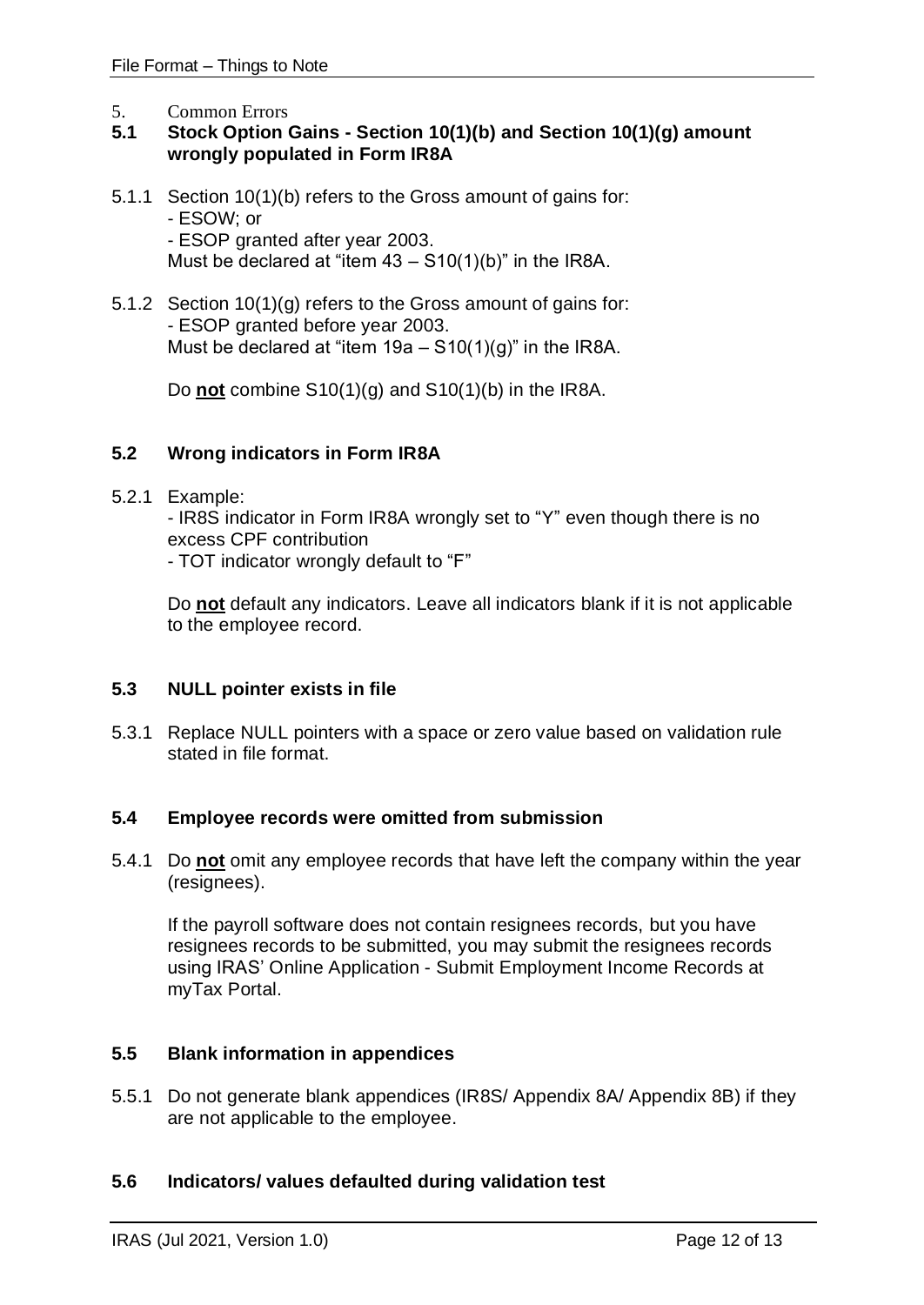5.6.1 Do **not** make program changes to default any indicators or values based on test scenarios in the Validation Test.

### <span id="page-12-0"></span>**6. File Generation Mode**

#### **6.1 Validation and Submission to IRAS**

6.1.1 Employers have to use IRAS' Validation and Submission Application to validate the file(s) before submission to IRAS. Errors detected will be flagged out and employers can export the errors to a CSV file. The CSV file can be opened using Microsoft Excel and used as a reference to rectify the errors in the income file(s) generated via their payroll software.

For more information on the Validation and Submission Application, please refer to IRAS website at *[www.iras.gov.sg](http://www.iras.gov.sg/) > Businesses > Employers > Auto-Inclusion Scheme (AIS) for Employment Income > Submit Employment Income Records > Submit with Payroll Software*.

6.1.2 IRAS will cease support for the Validation and Submission Application after calendar year 2022; Submissions via TXT or XML files generated from payroll software will no longer be supported with effect from calendar year 2023.

#### <span id="page-12-1"></span>**7. Enquiries**

Email: data\_mgmt@iras.gov.sg

*The information provided is intended for better general understanding and is not intended to comprehensively address all possible issues that may arise. The contents are correct as at 6 Jul 2021 and are provided on an "as is" basis without warranties of any kind. IRAS shall not be liable for any damages, expenses, costs or loss of any kind however caused as a result of, or in connection with your use of this document.*

*While every effort has been made to ensure that the above information is consistent with existing policies and practice, should there be any changes, IRAS reserves the right to vary our position accordingly.*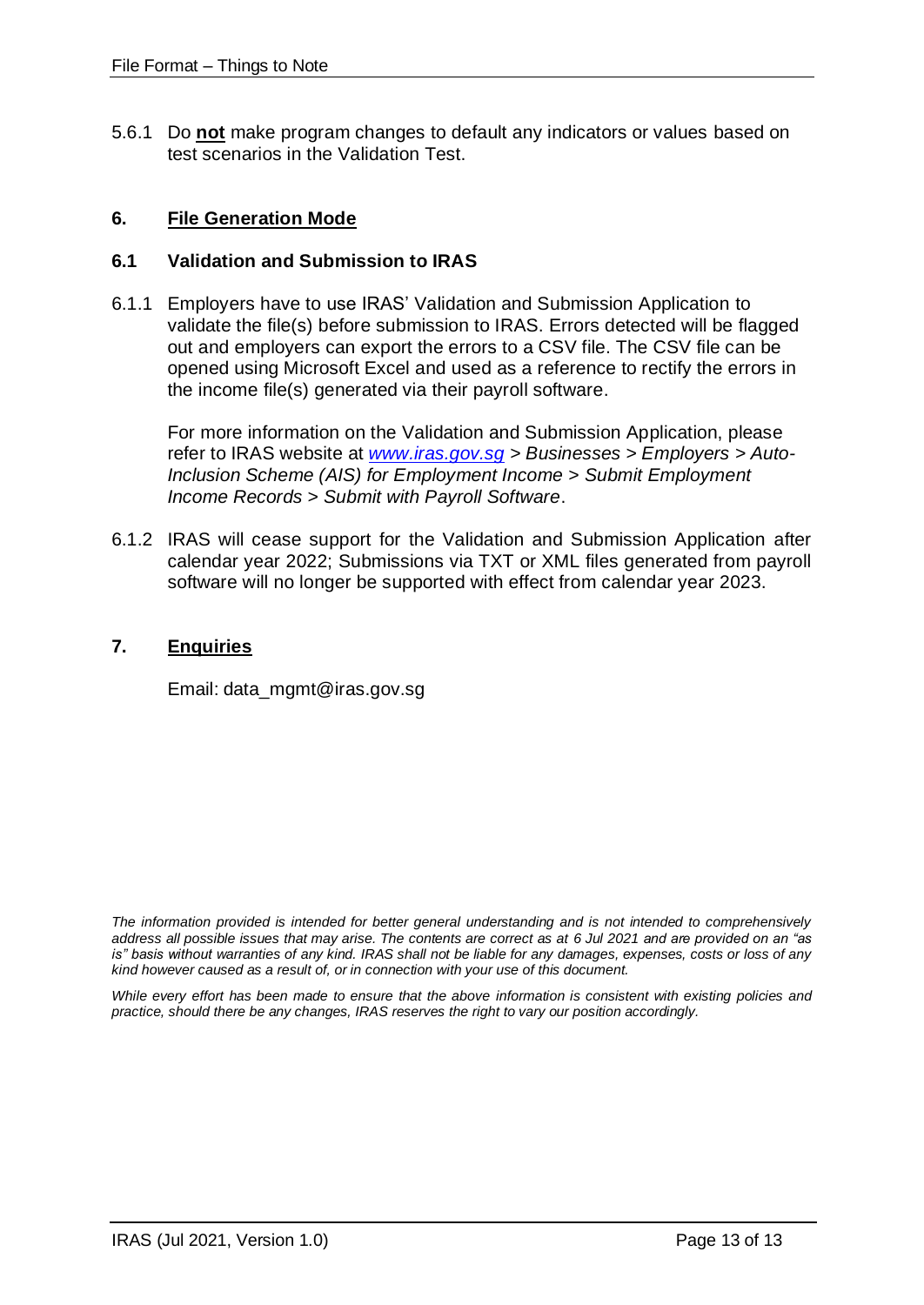**DETAILS OF GAINS OR PROFITS FROM EMPLOYEE STOCK OPTION (ESOP) / OTHER FORMS OF EMPLOYEE SHARE OWNERSHIP (ESOW) PLANS FOR THE YEAR ENDED 31 DEC 2021** *This statement can only be issued by an employer in the Auto-Inclusion Scheme (AIS) and is for your retention. The information in this statement will be automatically included in your* income tax return, so you need not declare them in your tax form. You can check if your employer is in the AIS at IRAS website, www.iras.gov.sg > Businesses > Employers > Auto-*Inclusion Scheme (AIS) for Employment Income > employers participating in the AIS*

|                                        | Tax Ref. (NRIC/FIN): T8000001J                                                                                             |                             |            | Full Name of Employee as per NRIC / FIN: John Doe                                 |                                                                    |                           |                                    |                                 |                                                              | Nationality: Singaporean Date of Birth: 01/01/1964 |                        |                         | <b>Sex: Male</b>                     |
|----------------------------------------|----------------------------------------------------------------------------------------------------------------------------|-----------------------------|------------|-----------------------------------------------------------------------------------|--------------------------------------------------------------------|---------------------------|------------------------------------|---------------------------------|--------------------------------------------------------------|----------------------------------------------------|------------------------|-------------------------|--------------------------------------|
| Company                                | Name of Company                                                                                                            | Indicate                    | Date       | Date of exercise of ESOP                                                          | Exercise<br>Open<br>Price of<br>Market<br>ESOP / or<br>Price Paid/ |                           | Open                               | Number<br>of Shares<br>Acquired | Gains from ESOP / ESOW Plans                                 |                                                    |                        |                         |                                      |
| Registration<br>Number /<br><b>UEN</b> |                                                                                                                            | Type of<br>Plan<br>Granted: | of grant   | or date of vesting of<br>ESOW Plan (if applicable)<br>If moratorium (i.e. selling |                                                                    | Value Per<br>share as at  | Market<br>Value Per<br>Share as at |                                 | Gross Amount Qualifying for Income Tax<br>Exemption under: - |                                                    |                        | ****Gross<br>Amount not | <b>Gross Amount</b><br>of gains from |
|                                        |                                                                                                                            |                             |            | restriction) is imposed,                                                          | Payable per                                                        | the Date of               | the Date                           |                                 | *ERIS<br>(SMEs)                                              | **ERIS<br>(All                                     | ***ERIS<br>(Start-ups) | Qualifying<br>for Tax   | ESOP/<br><b>ESOW Plans</b>           |
|                                        |                                                                                                                            | 1) ESOP<br>or               |            | state the date the<br>moratorium is lifted for the                                | Share under<br>ESOW                                                | Grant of<br>ESOP/         | Reflected at<br>Column (d)         |                                 |                                                              | Corporations)                                      |                        | Exemption               | $($ \$)                              |
|                                        |                                                                                                                            | 2) ESOW                     |            | <b>ESOP/ESOW Plans</b>                                                            | $Plan($ \$)                                                        | <b>ESOW Plan</b><br>( \$) | of this form<br>$($ \$             |                                 |                                                              |                                                    |                        | $($ \$                  |                                      |
| (a)                                    | (b)                                                                                                                        | (c1)                        | (c2)       | (d)                                                                               | (e)                                                                | (f)                       | (g)                                | (h)                             | (i)                                                          | (j)                                                | (k)                    | (1)                     | (m)                                  |
|                                        | SECTION A: EMPLOYEE EQUITY-BASED REMUNERATION (EEBR) SCHEME                                                                |                             |            |                                                                                   |                                                                    |                           |                                    |                                 |                                                              |                                                    |                        | $(l) = (g-e) \times h$  | $(m) = (1)$                          |
| <b>XXXXX</b>                           | <b>ABC Company</b>                                                                                                         | <b>ESOP</b>                 | 16/01/2011 | 01/01/2021                                                                        | <u>10</u>                                                          |                           | $\overline{20}$                    | $\overline{30}$                 |                                                              | <b>Identical transactions</b>                      |                        | 300                     | <u>300</u>                           |
| <b>XXXXX</b>                           | <b>ABC Company</b>                                                                                                         | <b>ESOP</b>                 | 16/01/2011 | 01/01/2021                                                                        | 10                                                                 |                           | $\overline{20}$                    | 30                              | in employee record.                                          |                                                    |                        | 300                     | 300                                  |
| <b>XXXXX</b>                           | <b>ABC Company</b>                                                                                                         | <b>ESOP</b>                 | 31/12/2011 | 01/01/2021                                                                        | 10                                                                 |                           | 20                                 | 20                              |                                                              |                                                    |                        | 200                     | 200                                  |
| (1)                                    | TOTAL OF GROSS ESOP/ESOW GAINS IN SECTION A                                                                                |                             |            |                                                                                   |                                                                    |                           |                                    |                                 |                                                              |                                                    |                        | 800                     | 800                                  |
|                                        | <b>SECTION B: EQUITY REMUNERATION INCENTIVE SCHEME (ERIS) SMES</b>                                                         |                             |            |                                                                                   |                                                                    |                           |                                    |                                 | $(i) = (g-f) \times h$                                       |                                                    |                        | $(I) = (f-e) \times h$  | $(m) = (i) + (l)$                    |
| <b>XXXXX</b>                           | <b>ABC Company</b>                                                                                                         | <b>ESOP</b>                 | 17/02/2011 | 01/01/2021                                                                        | $\overline{10}$                                                    | $\frac{20}{20}$           | $\frac{30}{2}$                     | 40V                             | $\overline{400}$                                             |                                                    |                        | <u>400</u>              | <b>800</b>                           |
| <b>XXXXX</b>                           | <b>ABC Company</b>                                                                                                         | <b>ESOP</b>                 | 17/02/2011 | 01/01/2021                                                                        | 10                                                                 | 20                        | 30 <sub>o</sub>                    | 40                              | $\frac{400}{ }$                                              |                                                    |                        | <u>400</u>              | 800                                  |
| <b>XXXXX</b>                           | <b>ABC Company</b>                                                                                                         | <b>ESOP</b>                 | 17/02/2011 | 01/01/2021                                                                        | $\overline{10}$                                                    | $\overline{20}$           | $\overline{30}$                    | 40                              | 400                                                          |                                                    |                        | 400                     | 800                                  |
| (II)                                   | TOTAL OF GROSS ESOP/ESOW GAINS IN SECTION B                                                                                |                             |            |                                                                                   |                                                                    |                           |                                    |                                 | 1200                                                         |                                                    |                        | 1200                    | 2400                                 |
|                                        |                                                                                                                            |                             |            | SECTION C: EQUITY REMUNERATION INCENTIVE SCHEME (ERIS) ALL CORPORATIONS           |                                                                    |                           |                                    |                                 |                                                              | $(j) = (g-f) \times h$                             |                        | $(l) = (f-e) \times h$  | $(m) = (j) + (l)$                    |
|                                        |                                                                                                                            |                             |            |                                                                                   |                                                                    |                           |                                    |                                 |                                                              |                                                    |                        |                         |                                      |
|                                        |                                                                                                                            |                             |            |                                                                                   |                                                                    |                           |                                    |                                 |                                                              |                                                    |                        |                         |                                      |
| (III)                                  | TOTAL OF GROSS ESOP/ESOW GAINS IN SECTION C                                                                                |                             |            |                                                                                   |                                                                    |                           |                                    |                                 |                                                              |                                                    |                        |                         |                                      |
|                                        |                                                                                                                            |                             |            | SECTION D: EQUITY REMUNERATION INCENTIVE SCHEME (ERIS) START-UPS                  |                                                                    |                           |                                    |                                 |                                                              |                                                    | $(k)=(g-f)x h$         | $(l) = (f-e) \times h$  | $(m)=(k) + (l)$                      |
|                                        |                                                                                                                            |                             |            |                                                                                   |                                                                    |                           |                                    |                                 |                                                              |                                                    |                        |                         |                                      |
|                                        |                                                                                                                            |                             |            |                                                                                   |                                                                    |                           |                                    |                                 |                                                              |                                                    |                        |                         |                                      |
| (IV)                                   | TOTAL OF GROSS ESOP/ESOW GAINS IN SECTION D                                                                                |                             |            |                                                                                   |                                                                    |                           |                                    |                                 |                                                              |                                                    |                        |                         |                                      |
|                                        | SECTION E: TOTAL GROSS AMOUNT OF ESOP/ESOW GAINS (I+II+III+IV) (THIS AMOUNT IS TO BE REFLECTED IN ITEM d8(i) OF FORM IR8A) |                             |            |                                                                                   |                                                                    |                           |                                    |                                 |                                                              |                                                    | 3200                   |                         |                                      |

\*ERIS (SMEs) – This is only applicable to gains derived from the exercise of ESOP granted on or after 1 June 2000 and on or before 31 Dec 2013/ restricted ESOW granted on or after 1 Jan 2002 and on or before 31 Dec 2013 by \*\* ERIS (AIL CORPORATIONs) - This is only applicable to gains derived from the exercise of ESOP granted on or after 1 April 2001 and on or before 31 Dec 2013/restricted ESOW granted on or after 1 Jan 2002 and on or before \*\*\*ERIS (START-UPs) - This is only applicable to gains derived from the exercise of ESOP / restricted ESOW granted on or after 16 Feb 2008 and on or before 15 Feb 2013 and within 3 years' of the qualifying company's incorp \*\*\*\*Including any amount of discount enjoyed by an employee on ESOP/ESOW Plan.<sup>#</sup> #See paragraph 4 of the Explanatory Notes of Appendix 8B

#### **DECLARATION**

**We certify that on the date of grant of ESOP / ESOW plan, all the conditions (with reference to each respective scheme) stated in paragraph 4 and 5 of the Explanatory notes had been met.**

| Company<br>Name<br>Employe                         |          | enic<br>TFor.<br>Dat<br>t incornoration<br>ENR | 't-uns<br>onivii |             |
|----------------------------------------------------|----------|------------------------------------------------|------------------|-------------|
| Name<br>uthorised nerson making th<br>declaration: | ianature | Designation                                    | Гel              | יהו<br>Date |